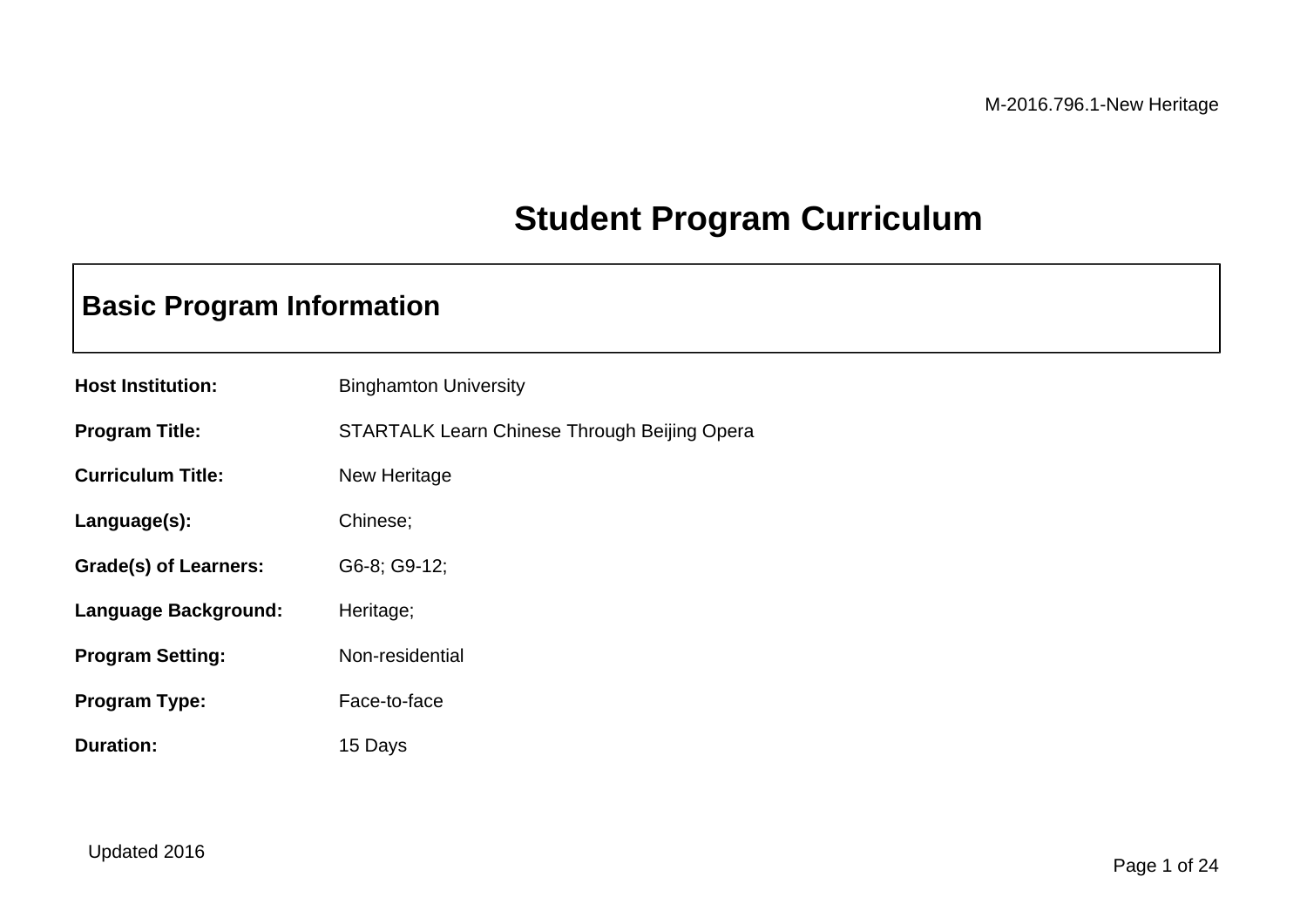**Contact Hours:** 120 Hours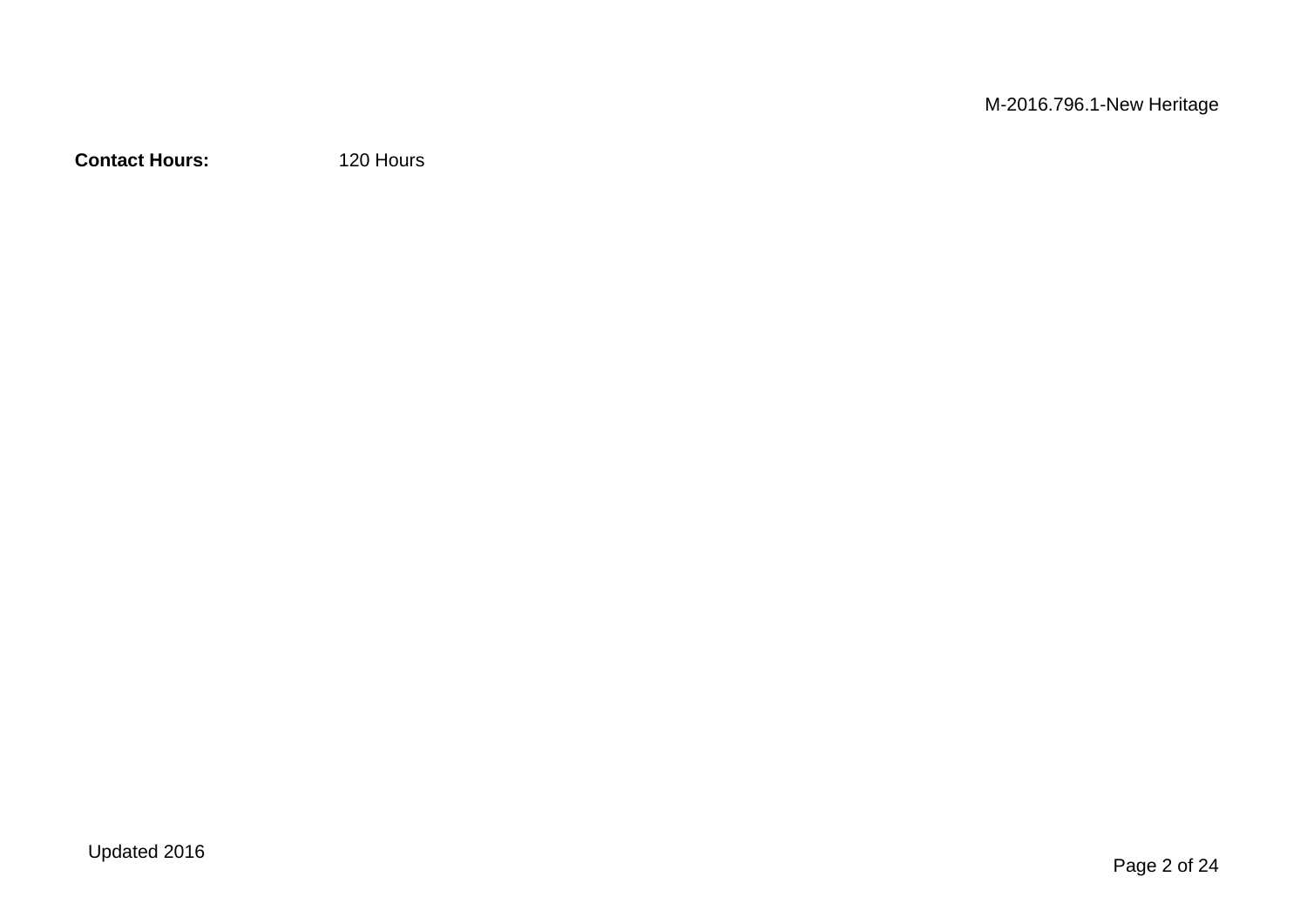# **STAGE 1: What will learners be able to do with what they know by the end of the program?**

### **Target Proficiency/Target Performance**

#### **Target Proficiency Level (by end of program):**

Intermediate Range

#### **Target Performance Level(s) (during and by end of program):**

Intermediate High

### **Program Overview and Theme**

Through the appreciation and practice of Beijing Opera, students will explore the artistic and realistic aspects of arts in China through a hands-on approach while learning about this unique, traditional performing art. The curricula for all four levels of classes will surround the Beijing Opera Tale of Mulan, while different topics and aspects of the Beijing Opera work will be selected to best fit the age and language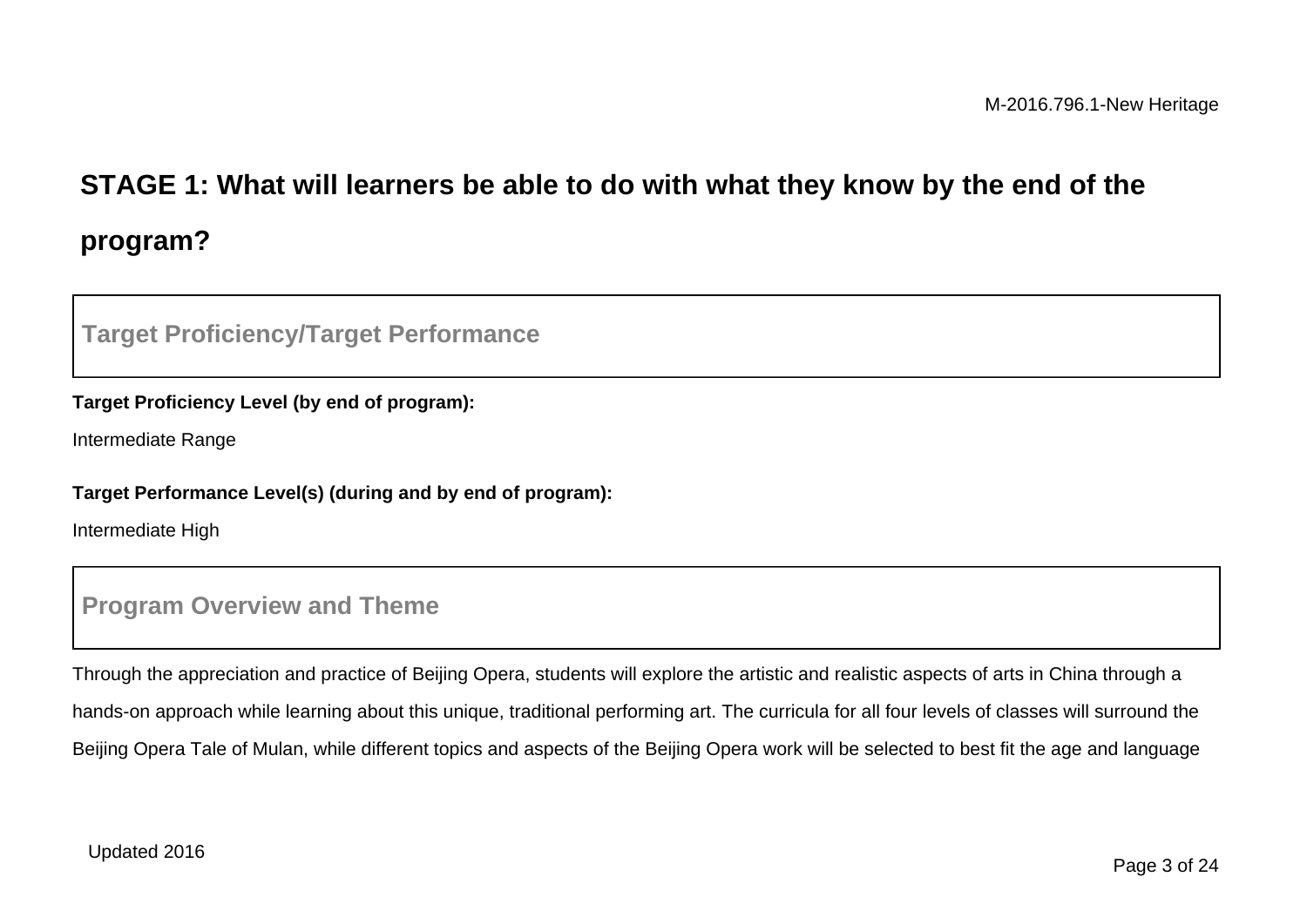proficiency level of each class type according to the national standards. People from the local Chinese community will be invited to the final stage production of the Beijing Opera Tale of Mulan. Throughout the program, students will have daily 30-minute chat sessions with a Chinese student on the internet and share their experiences. In the heritage new participant class, students will first discover various symbolic meanings used in Beijing Opera and their roots in Chinese culture. Throughout the program, they will practice body movements (such as martial arts in Beijing Opera, etc.), facial expressions and other non-verbal stage performance skills. They will be able to understand and produce simple instructions, descriptions and comments during their performance training. They will discuss the differences between body movements in Chinese opera performance and those in real life. Fourth, students will learn basic stage design by building stage sets while describing the procedures of set production both orally and with simple written sentences accompanied by picture illustrations. Students in this class will be able to perform group acting and group combat scenes in the final show.

### **Learning Goals**

| <b>NCSSFL-ACTFL Global Can-Do Benchmarks</b>                       | <b>Program Can-Do Statements or</b>   |  |
|--------------------------------------------------------------------|---------------------------------------|--|
| Be sure to label the mode and proficiency level of each statement. | <b>NCSSFL-ACTFL Can-Do Statements</b> |  |
| <b>Interpersonal Communication</b>                                 |                                       |  |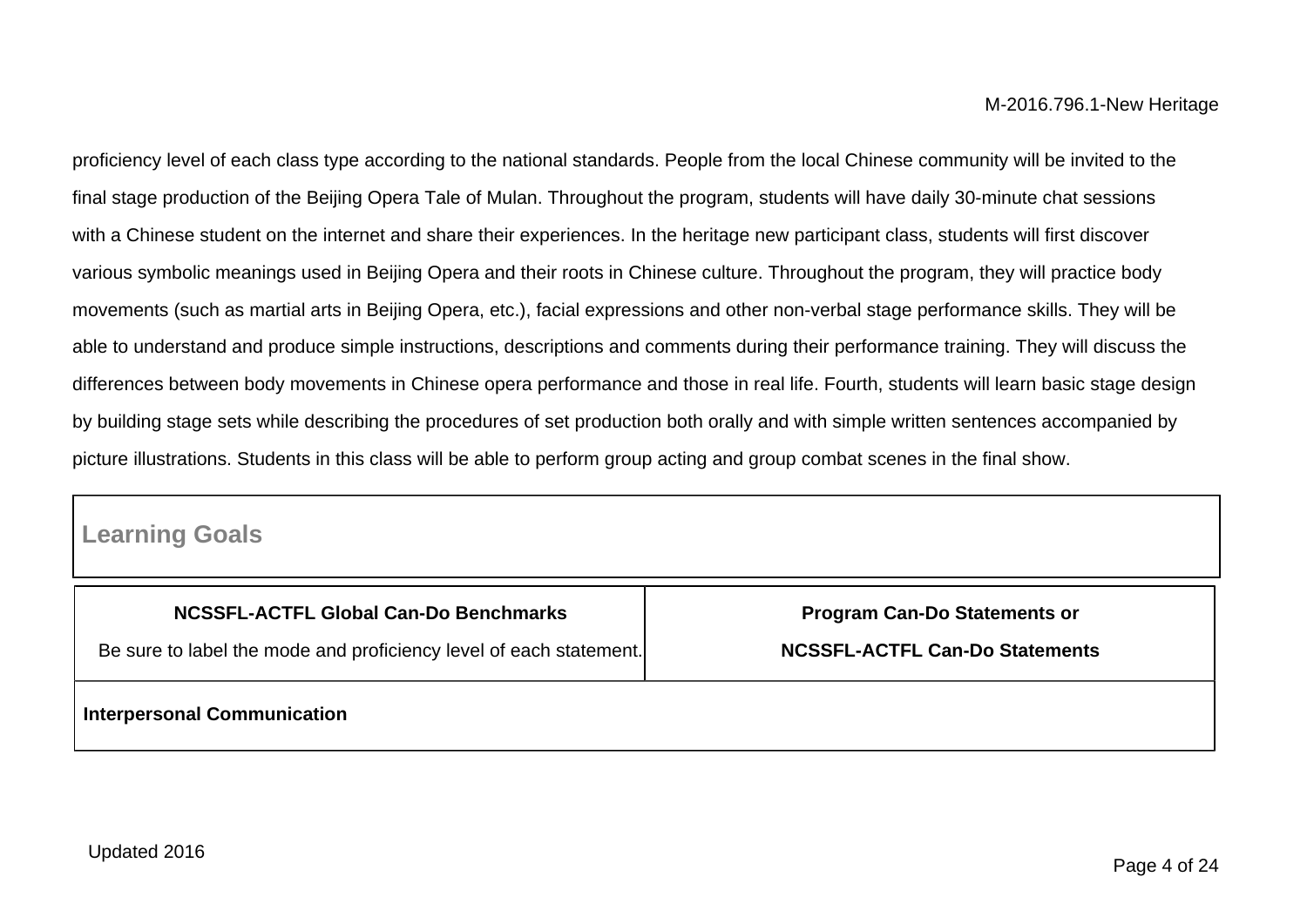| (Intermediate Mid: I can participate in conversations on familiar<br>topics using sentences and series of sentences. I can handle<br>short social interactions in everyday situations by asking and<br>answering a variety of questions. I can usually say what I want to<br>say about myself and my everyday life.)             | 1. I can converse about symbolic meanings in Beijing Opera as<br>shown in the Tale of Mulan.<br>2. I can ask for, follow and give instructions on how to practice and<br>perform Beijing Opera stage combat actions.<br>3. I can ask for, follow and give instructions on how to make<br>simple stage props and sets. |
|----------------------------------------------------------------------------------------------------------------------------------------------------------------------------------------------------------------------------------------------------------------------------------------------------------------------------------|-----------------------------------------------------------------------------------------------------------------------------------------------------------------------------------------------------------------------------------------------------------------------------------------------------------------------|
| <b>Interpretive Listening</b>                                                                                                                                                                                                                                                                                                    |                                                                                                                                                                                                                                                                                                                       |
| (Intermediate High: I can easily understand the main idea in<br>messages and presentations on a variety of topics related to<br>everyday life and personal interests and studies. I can usually<br>understand a few details of what I overhear in conversations,<br>even when something unexpected is expressed. I can sometimes | 4. I can understand instructions and comments about my<br>performance, such as those given to me in Beijing Opera training.<br>5. I can understand an interview between a student reporter and<br>an actor/actress about their personal history and their role in a<br>Beijing Opera stage performance.               |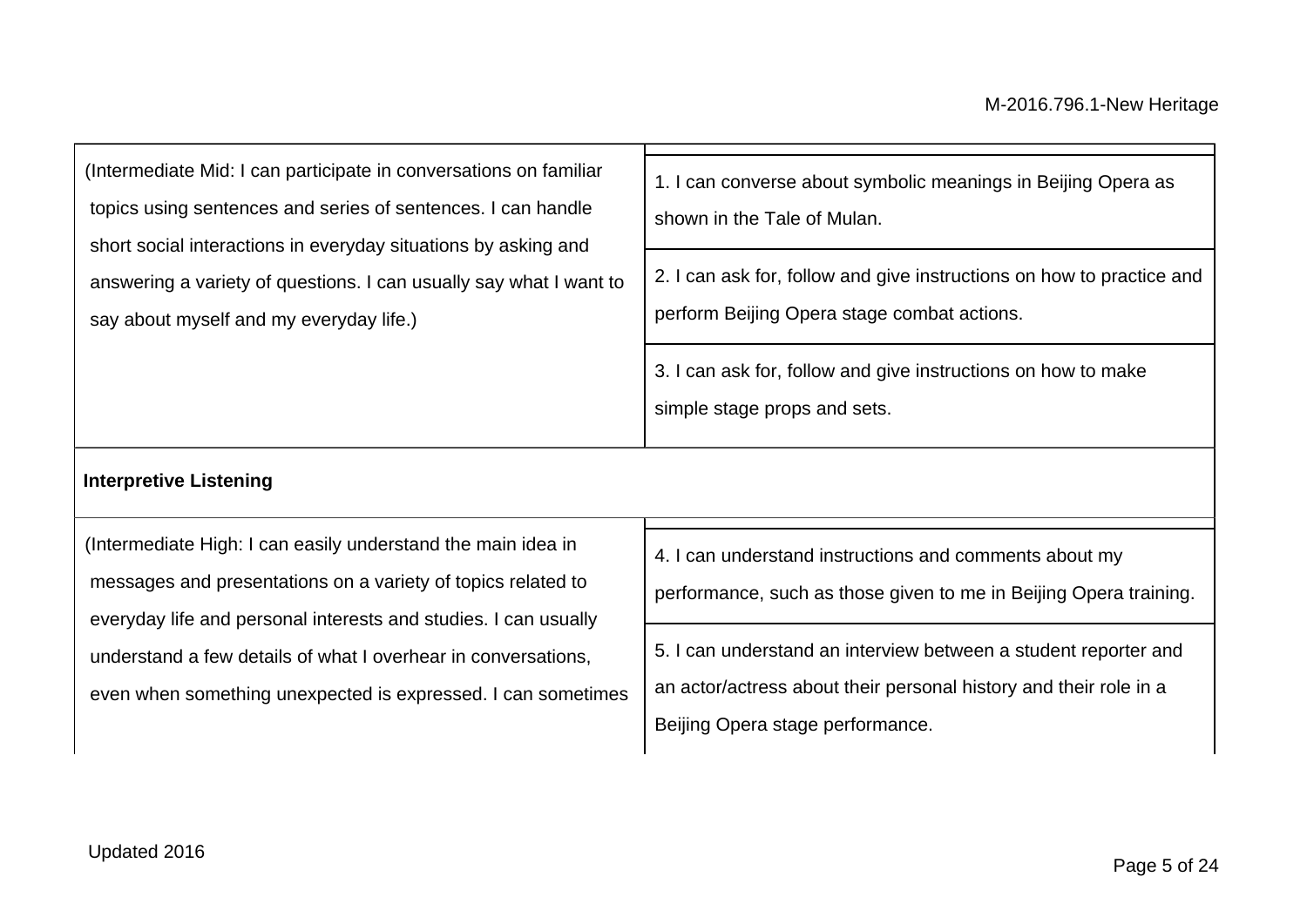| follow what I hear about events and experiences in various time    | 6. I can understand explanations about how to make a stage prop                                                                                                                                                               |  |
|--------------------------------------------------------------------|-------------------------------------------------------------------------------------------------------------------------------------------------------------------------------------------------------------------------------|--|
| frames.)                                                           | and stage set.                                                                                                                                                                                                                |  |
| <b>Interpretive Reading</b>                                        |                                                                                                                                                                                                                               |  |
| (Intermediate High: I can easily understand the main idea of       | 7. I can sometimes understand the main ideas of texts written in                                                                                                                                                              |  |
| texts related to everyday life, personal interests, and studies. I | Chinese characters found on playbills, such as simple storylines                                                                                                                                                              |  |
| can sometimes follow stories and descriptions about events and     | . The contract of the contract of the contract of the contract of the contract of the contract of the contract of the contract of the contract of the contract of the contract of the contract of the contract of the contrac |  |

highlights.

experiences in various time frames.)

## **Presentational Speaking**

| (Intermediate High: I can make presentations in a generally |
|-------------------------------------------------------------|
| organized way on school, work, and community topics, and on |
| topics I have researched. I can make presentations on some  |
| events and experiences in various time frames.)             |

| 8. I can describe and comment on a stage performance and  |
|-----------------------------------------------------------|
| support and justify my explanations with simple examples. |

or biographies of the actors and actresses, and performance

9. I can describe step-by-step how to complete a procedure, such as painting Beijing Opera face masks, putting on makeup, putting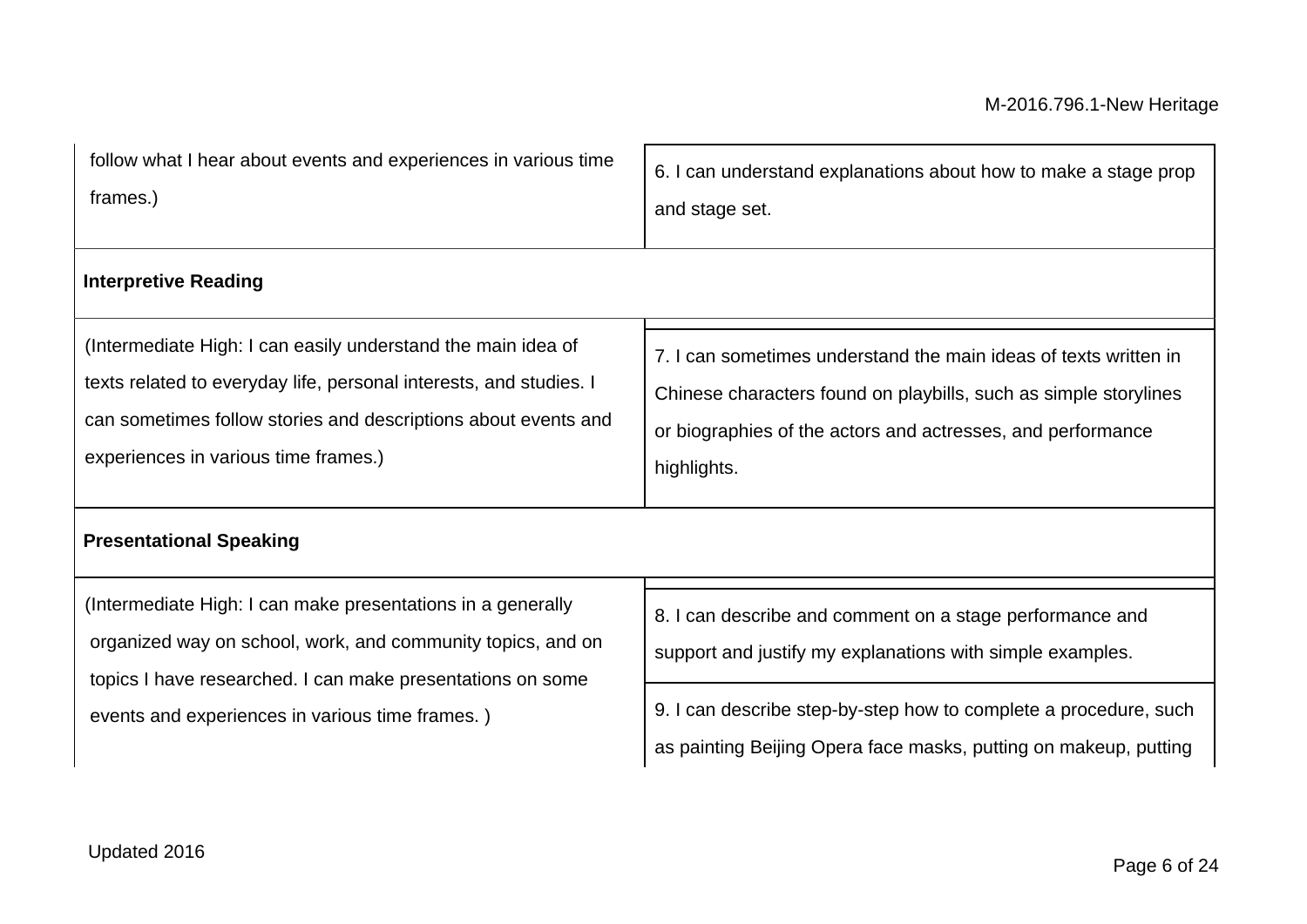|                                                                                                                                                                                                                  | on costumes, making simple stage props and sets, and performing<br>some actions on stage.<br>10. I can give a presentation on my experiences learning Beijing                      |  |
|------------------------------------------------------------------------------------------------------------------------------------------------------------------------------------------------------------------|------------------------------------------------------------------------------------------------------------------------------------------------------------------------------------|--|
| <b>Presentational Writing</b>                                                                                                                                                                                    | Opera and performing it on stage.                                                                                                                                                  |  |
| (Intermediate High: I can write on topics related to school, work,<br>and community in a generally organized way. I can write some<br>simple paragraphs about events and experiences in various time<br>frames.) | 11. I can write in Chinese characters about my stage performance<br>experience in a short online post or short blog.<br>12. I can write a simple summary of a stage design plan in |  |
|                                                                                                                                                                                                                  | Chinese characters.<br>13. I can describe step-by-step how to complete a procedure,                                                                                                |  |
|                                                                                                                                                                                                                  | such as painting face masks, putting on makeup, putting on<br>costumes, making props and stage sets, and performing some<br>actions on stage.                                      |  |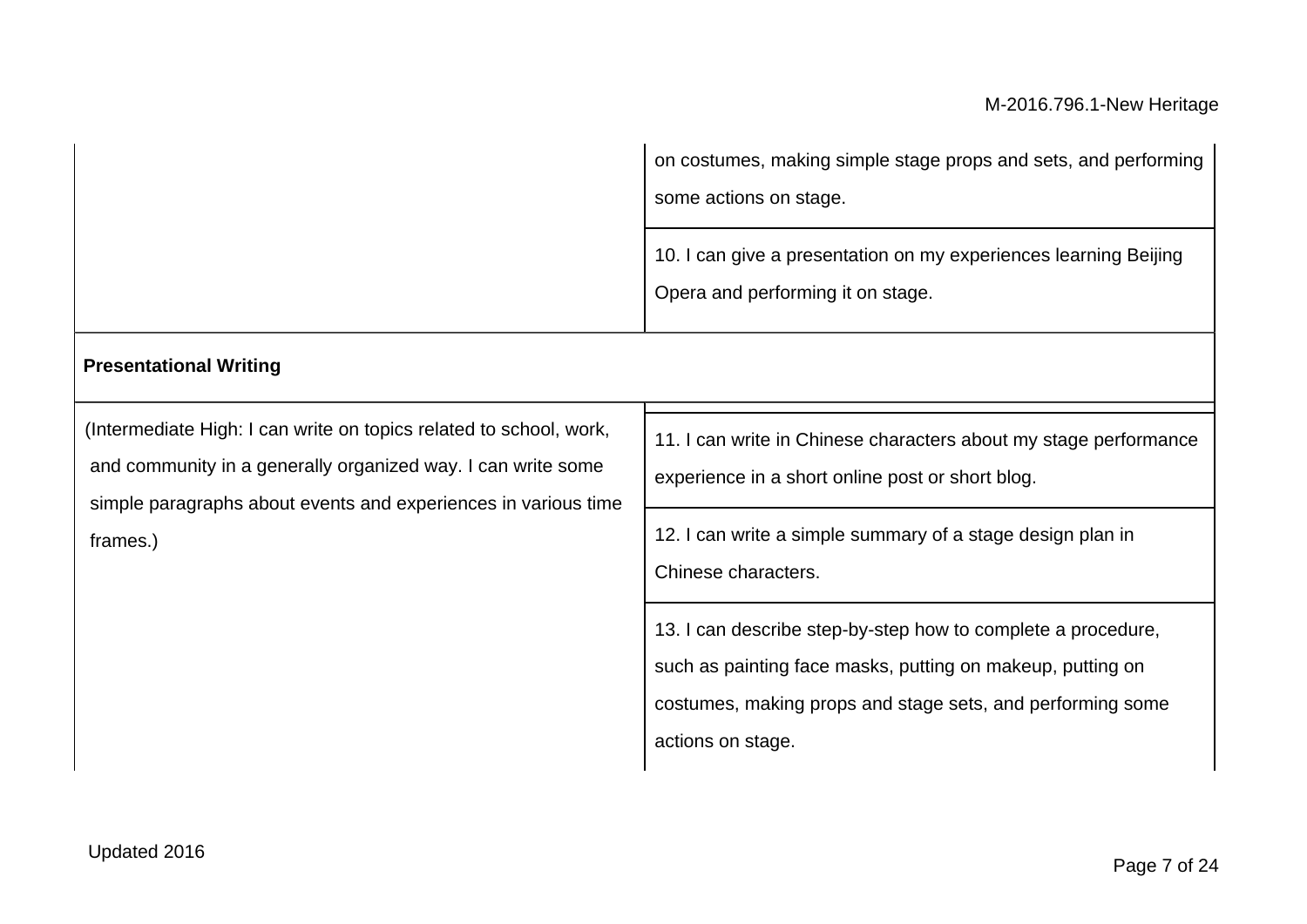| 14. I can create a simple playbill written in Chinese characters for |
|----------------------------------------------------------------------|
| a show containing information about Beijing Opera.                   |
|                                                                      |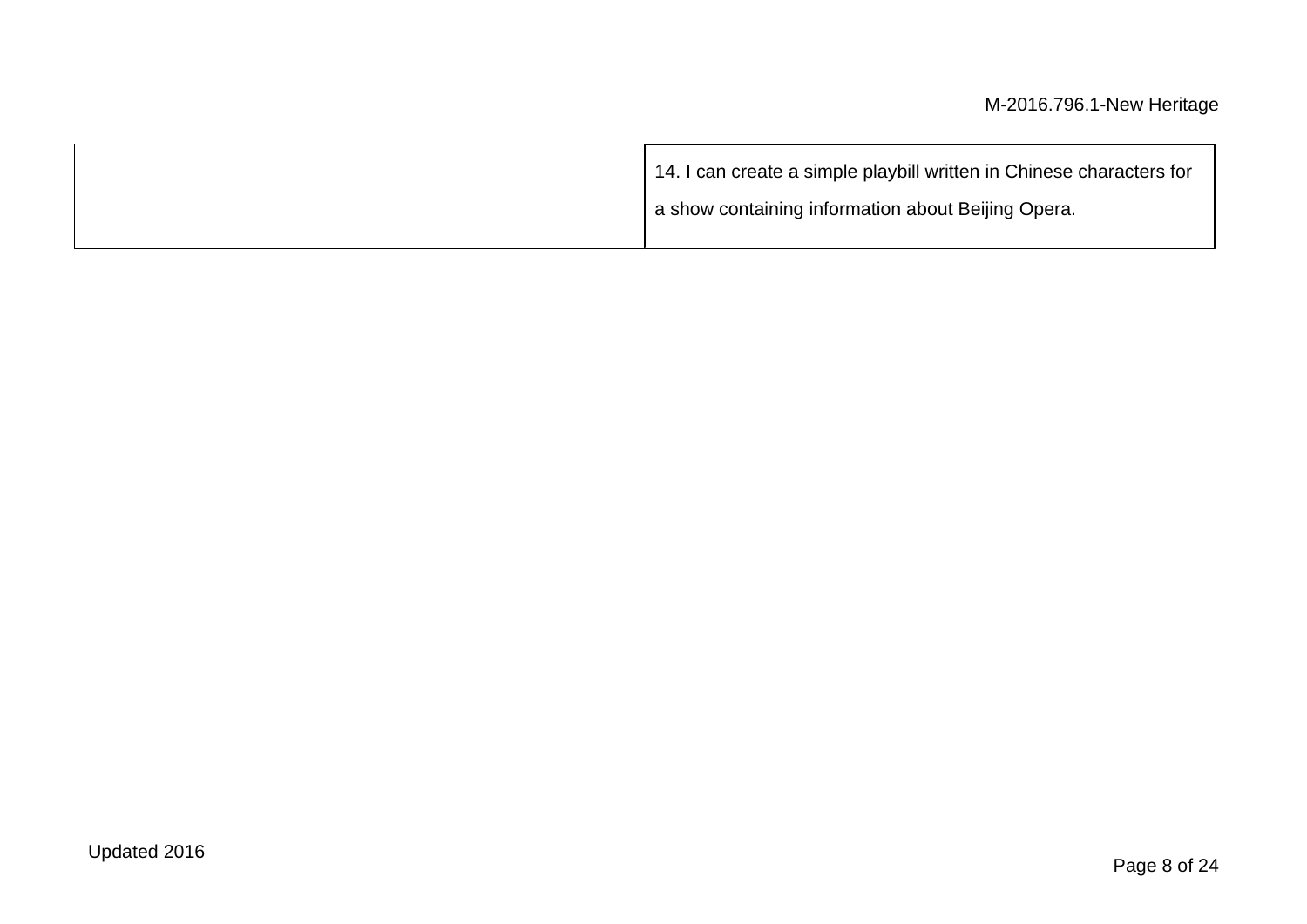## **STAGE 2: How will learners demonstrate what they can do with what they know by the end of the program?**

| <b>INTERPRETIVE TASK</b>                   | <b>INTERPERSONAL TASK</b>                    | <b>PRESENTATIONAL TASK</b>                   |
|--------------------------------------------|----------------------------------------------|----------------------------------------------|
| Learners understand, interpret,            | Learners interact and negotiate              | Learners present information, concepts,      |
| and analyze what is heard, read,           | meaning in spoken, or written                | and ideas to inform, explain, persuade,      |
| or viewed on a variety of topics.          | conversations to share information,          | and narrate on a variety of topics using     |
|                                            | reactions, feelings, and opinions.           | appropriate media and adapting to various    |
|                                            |                                              | audiences of listeners, readers, or viewers. |
| "Choosing the best show for parents"       | "Meeting with the Cast-Director"             | In their three-week training period before   |
| Students read playbills of three different | Students discuss with their teacher (cast-   | the Beijing Opera performance, students      |
| Beijing Operas, each with a simple         | director) their choice of roles in the final | keep a blog or video blog (vlog), and        |

**Summative Performance Assessment**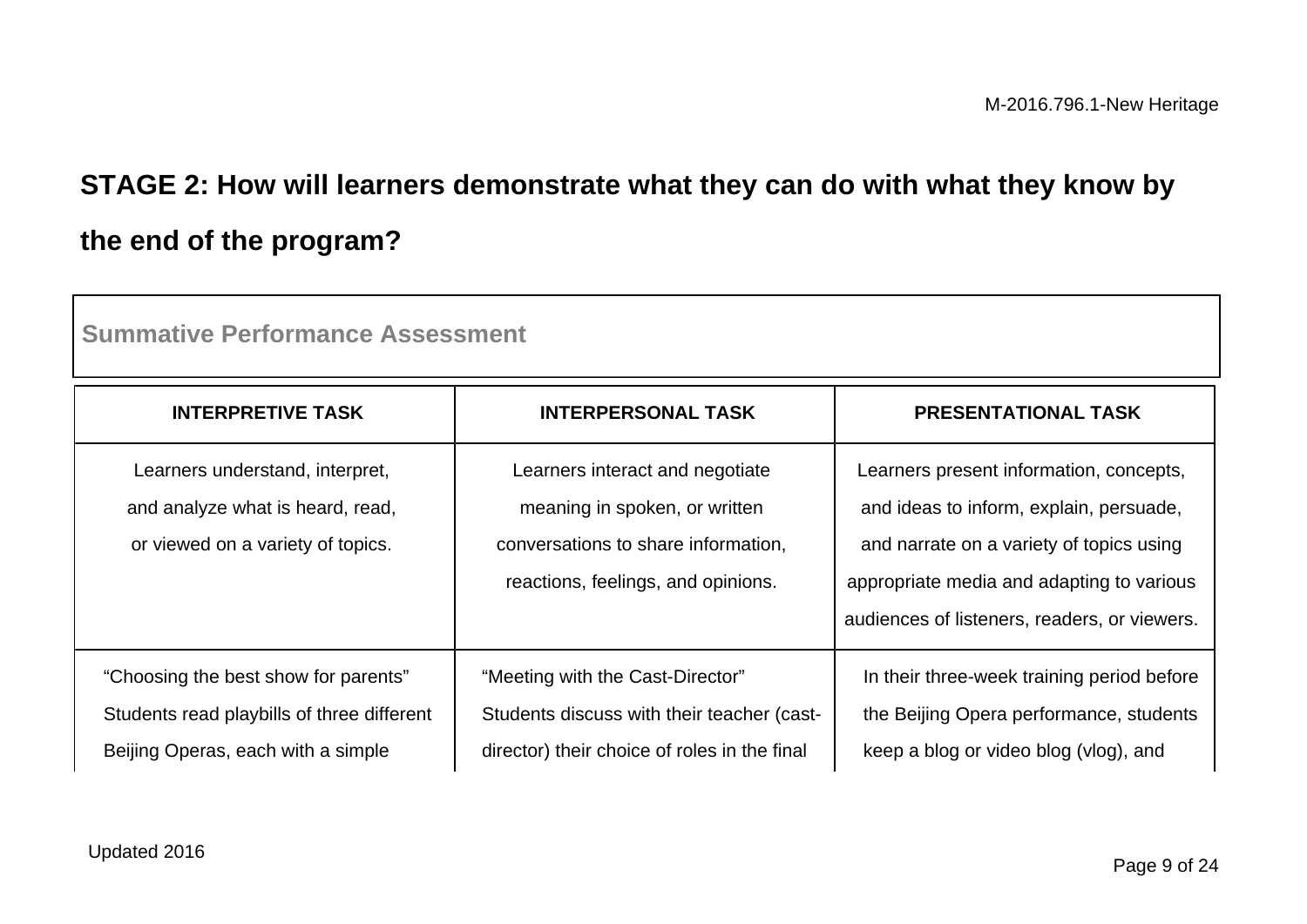summary of the opera, short biographies of the actors and actresses, length of the performance, and some artistic highlights. They take notes on the interesting and important facts and then compare the three programs. Students choose the best one for their parents to see. Students draw a diagram of each playbill to show the plots. "Make a simple stage prop" Students listen to short oral instructions, which teach how to make a simple stage prop, such as make a cardboard dagger. Then students will arrange a set of pictures showing the different stages of the process, and then they will make the prop themselves.

performance. Each student exchanges opinions with the teacher about the roles and why this role is best suited for him or her. Students ask and answer questions regarding how to perform one stage action of this role with the teacher. The meeting will be videotaped as evidence of having attained the performance objective. "Meeting with the Artistic-Director" Students discuss with their teacher (artistic director) about the stage set pieces they design and make for the final production. Each student exchanges opinions with the director about how each piece was designed and made. Students ask and answer questions regarding how to improve the

write daily posts. The posts focus on what they learned how to do each day, the new dramas they learned, the stage sets they design and make, new cultural elements they encounter, and the amelioration of their appreciation for this art form. They reflect on the immediate impact of these experiences and how these experiences will affect them in the future. On the last day of the summer program, students give an oral presentation based on their blogs to show their growth throughout the threeweek program.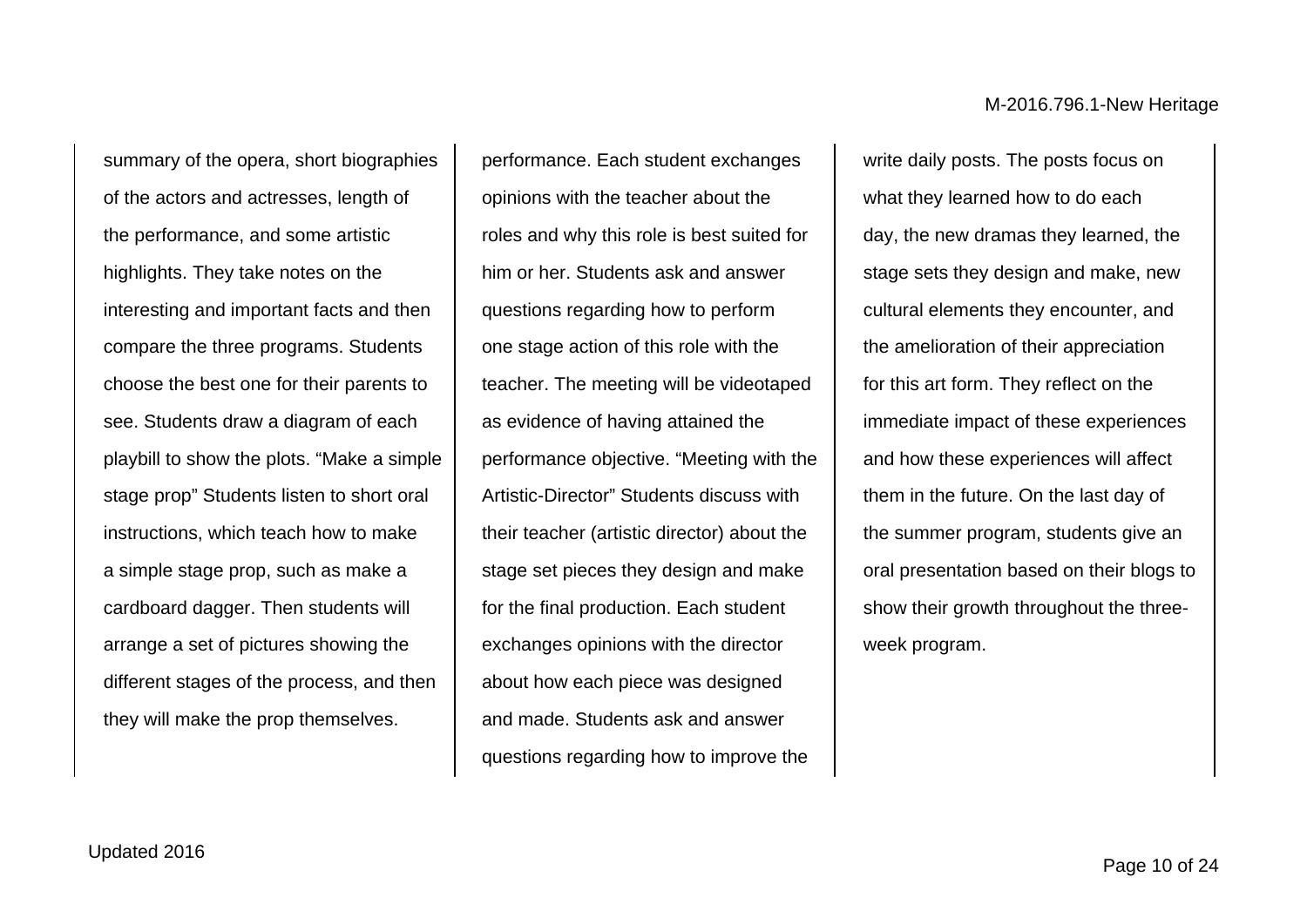| design. The meeting will be videotaped |  |
|----------------------------------------|--|
| as evidence of having attended the     |  |
| performance objectives.                |  |
|                                        |  |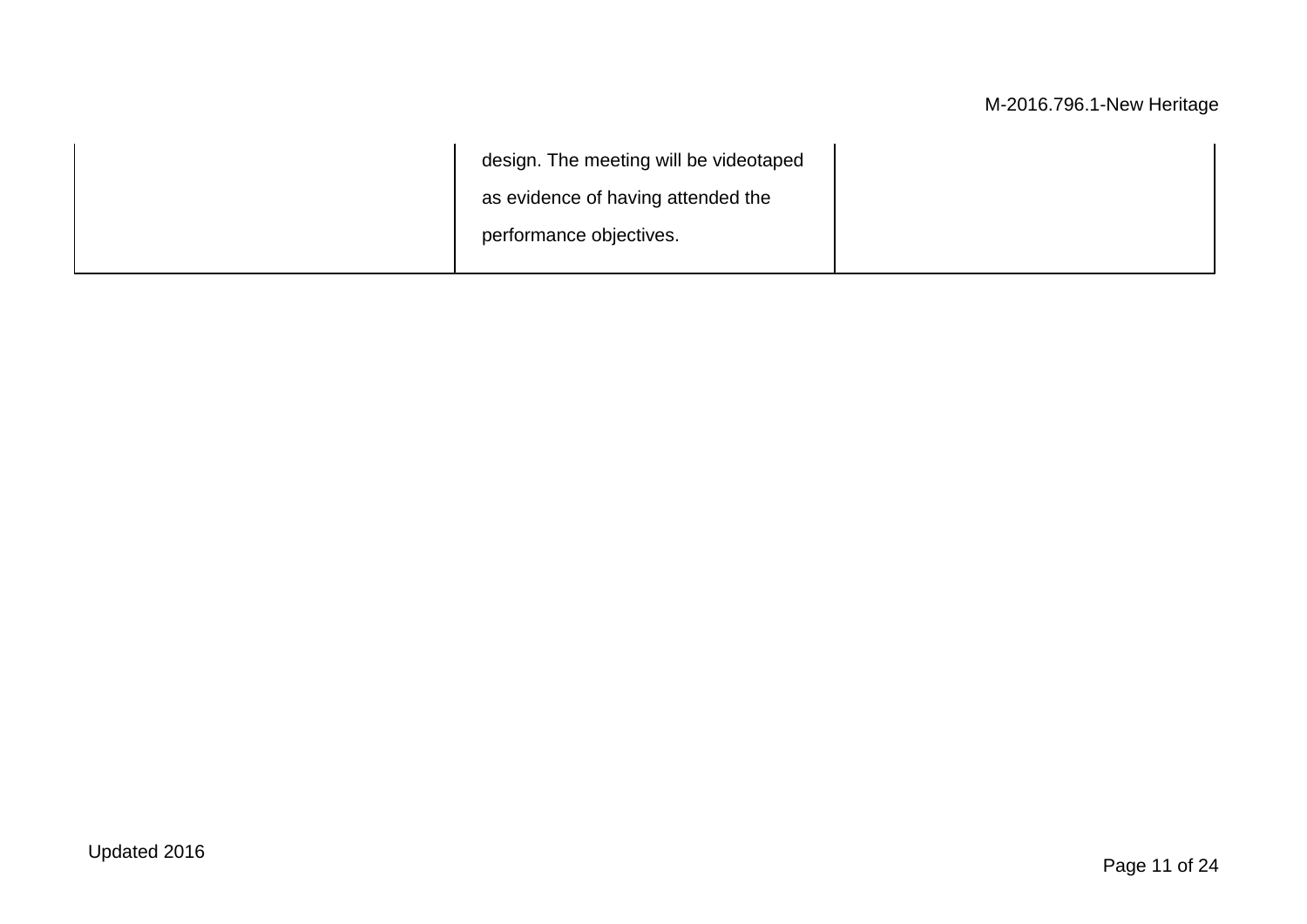# **STAGE 3: What will prepare learners to demonstrate what they can do with what they know?**

| No. | <b>Program Can-Do</b>          | Language, Culture, Content           | <b>Major Learning</b>                  |
|-----|--------------------------------|--------------------------------------|----------------------------------------|
|     | <b>Statements NCSSFL-</b>      | Learners need to use List the        | <b>Experiences &amp; Evidence</b>      |
|     | <b>ACTFL Can-Do Statements</b> | language chunks, vocabulary,         | Learners will experience &             |
|     | Learners canThese Can-Dos are  | grammatical structures, cultural     | demonstrateDescribe the key learning   |
|     | from Stage 1 Learning Targets. | knowledge, and content information   | tasks/activities/formative assessments |
|     |                                | that learners need to accomplish the | that allow learners to demonstrate     |
|     |                                | stated Can-Dos listed in column 1.   | that they can meet the stated Can-Do.  |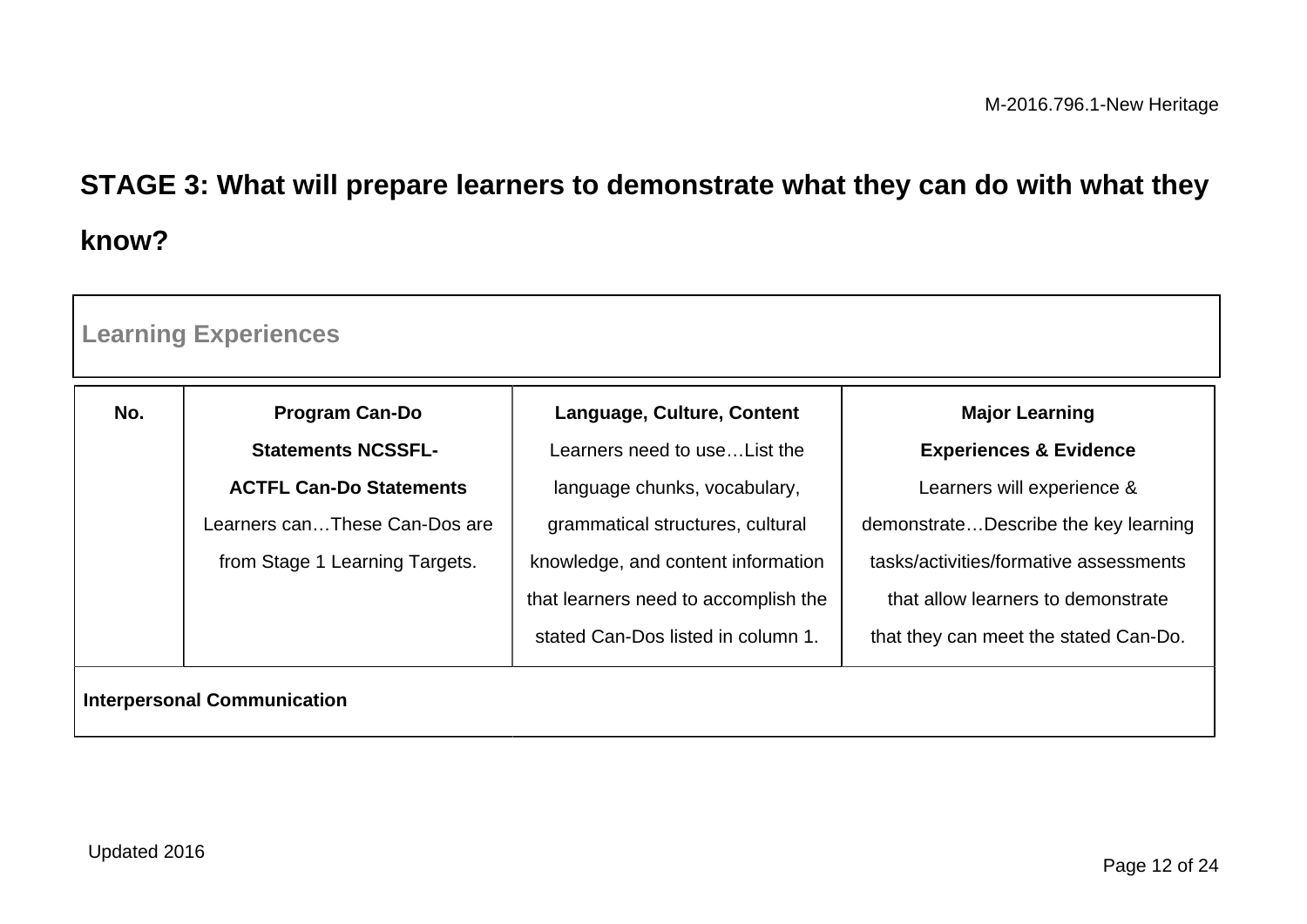|                | I can converse about symbolic<br>meanings in Beijing Opera as | Something represents the meaning<br>of Something indicates that | Students brainstorm possible symbolic<br>meanings conveyed through various |
|----------------|---------------------------------------------------------------|-----------------------------------------------------------------|----------------------------------------------------------------------------|
|                | shown in the Tale of Mulan.                                   | Something stands for Unlike,                                    | components of Beijing Opera such as                                        |
|                |                                                               | something is more than The                                      | face painting, headpieces, costumes,                                       |
|                |                                                               | meaning of is similar in and                                    | stage design, lighting, props and music.                                   |
|                |                                                               | in The play/drama/movie uses                                    | Students participate in conversations                                      |
|                |                                                               | to represent In my opinion, it is                               | with classmates, teachers, Beijing Opera                                   |
|                |                                                               | very (appropriate/interesting/                                  | trainers and volunteers in the target                                      |
|                |                                                               | strange/unnecessary) to use to                                  | language to gather additional information                                  |
|                |                                                               | represent, because                                              | about symbolism in Beijing Opera and                                       |
|                |                                                               |                                                                 | Chinese life.                                                              |
| $\overline{2}$ | I can ask for, follow and give                                | Expressions of body actions First                               | Students work in pairs to teach each                                       |
|                | instructions on how to practice                               | then, and after that, If you,                                   | other one action they learned the                                          |
|                | and perform Beijing Opera stage                               | then it will be better.                                         | previous day.                                                              |
|                | combat actions.                                               |                                                                 |                                                                            |
|                |                                                               |                                                                 |                                                                            |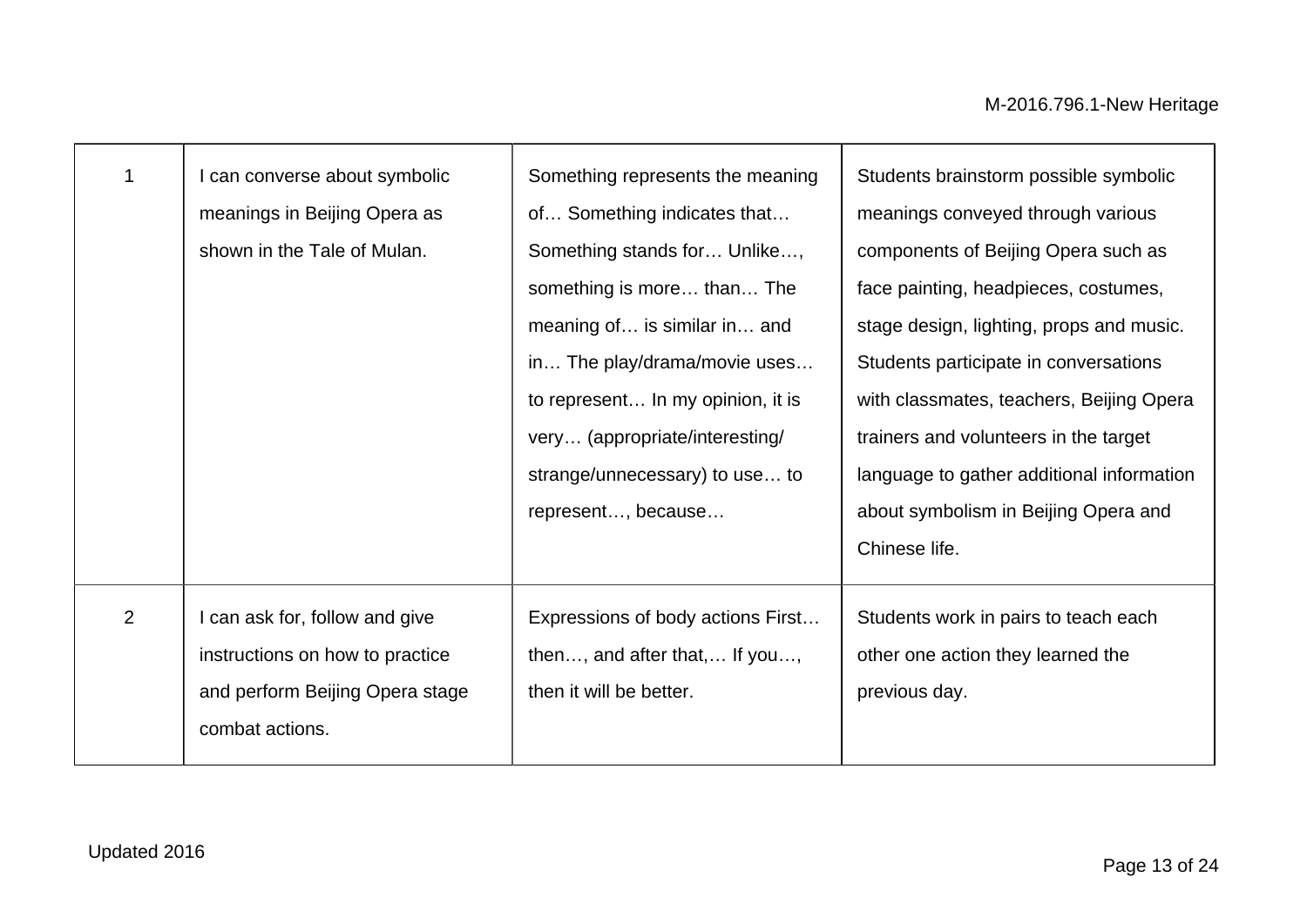| 3                             | I can ask for, follow and give<br>instructions on how to make simple<br>stage props and sets.                                | How to? Where should I?<br>First, then Later, after that,<br>and finally in the end. Put(glue,<br>stitch) this to the left, right, on the<br>top, bottom of  This is correct./<br>This is not correct                     | Students work in pairs. Each member<br>watch a video showing how to make<br>a simple prop before class with both<br>demonstration and verbal explanation<br>Then in class students each the other<br>member of the pair how to make the<br>prop.       |
|-------------------------------|------------------------------------------------------------------------------------------------------------------------------|---------------------------------------------------------------------------------------------------------------------------------------------------------------------------------------------------------------------------|--------------------------------------------------------------------------------------------------------------------------------------------------------------------------------------------------------------------------------------------------------|
| <b>Interpretive Listening</b> |                                                                                                                              |                                                                                                                                                                                                                           |                                                                                                                                                                                                                                                        |
| 4                             | can understand instructions and<br>comments about my performance,<br>such as those given to me in Beijing<br>Opera training. | You could do this better if you<br>You can try I think will help you/<br>is useful. You should do Don't<br>be afraid to do it again. You did a<br>(great/excellent/very good/nice)<br>job. You are better than last time. | eijing Opera trainers record three audio<br>clips with instructions for different body<br>movements. Students listen to them and<br>then record their own performances.<br>Then the videos are returned to the<br>Beijing opera teachers for comments, |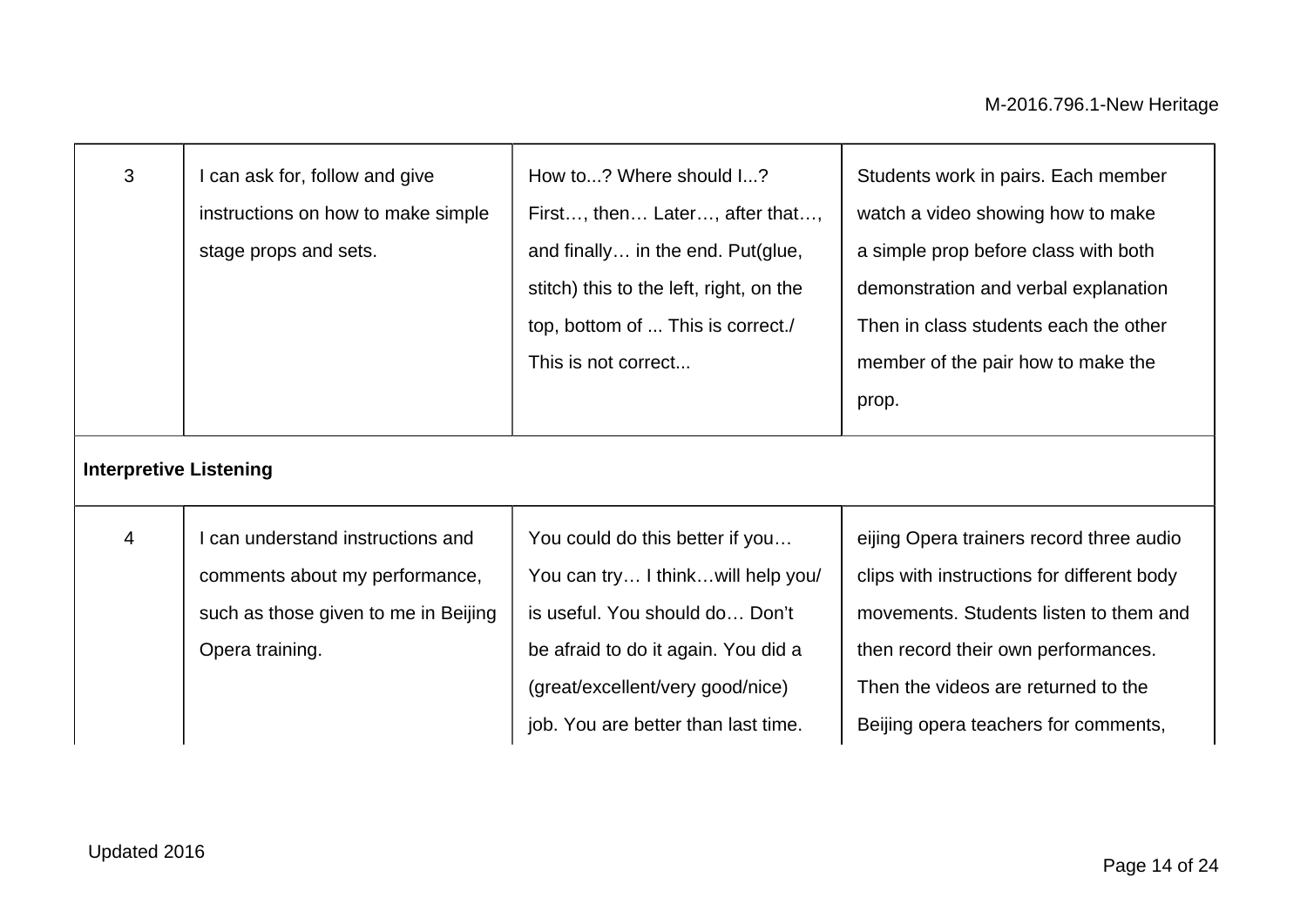|                 |                                                                                                                                                                             | If you, then it will be even better.<br>You have improved a lot.                                                                                                                                                           | which are given to the students as new<br>audio recordings. Students perform the<br>body movements again. They watch<br>their own performance before and after<br>listening to the comments.                                                                                                                                     |
|-----------------|-----------------------------------------------------------------------------------------------------------------------------------------------------------------------------|----------------------------------------------------------------------------------------------------------------------------------------------------------------------------------------------------------------------------|----------------------------------------------------------------------------------------------------------------------------------------------------------------------------------------------------------------------------------------------------------------------------------------------------------------------------------|
| $5\phantom{.0}$ | I can understand an interview<br>between a student reporter and an<br>actor/actress about their personal<br>history and their role in a Beijing<br>Opera stage performance. | Personality Vocabulary This role fits<br>someone most Someone is best<br>for acting as The appearance<br>of somebody fits the image<br>of Someone's performance<br>is depicted well/accurately.<br>Someone uses to express | Students watch interviews of Beijing<br>Opera actors/actress and movie stars.<br>Then students make a list of important<br>aspects of their personal histories and<br>performances. Finally, based on the<br>interview information, students match<br>actors/actress to some roles in various<br>Beijing Opera plays and movies. |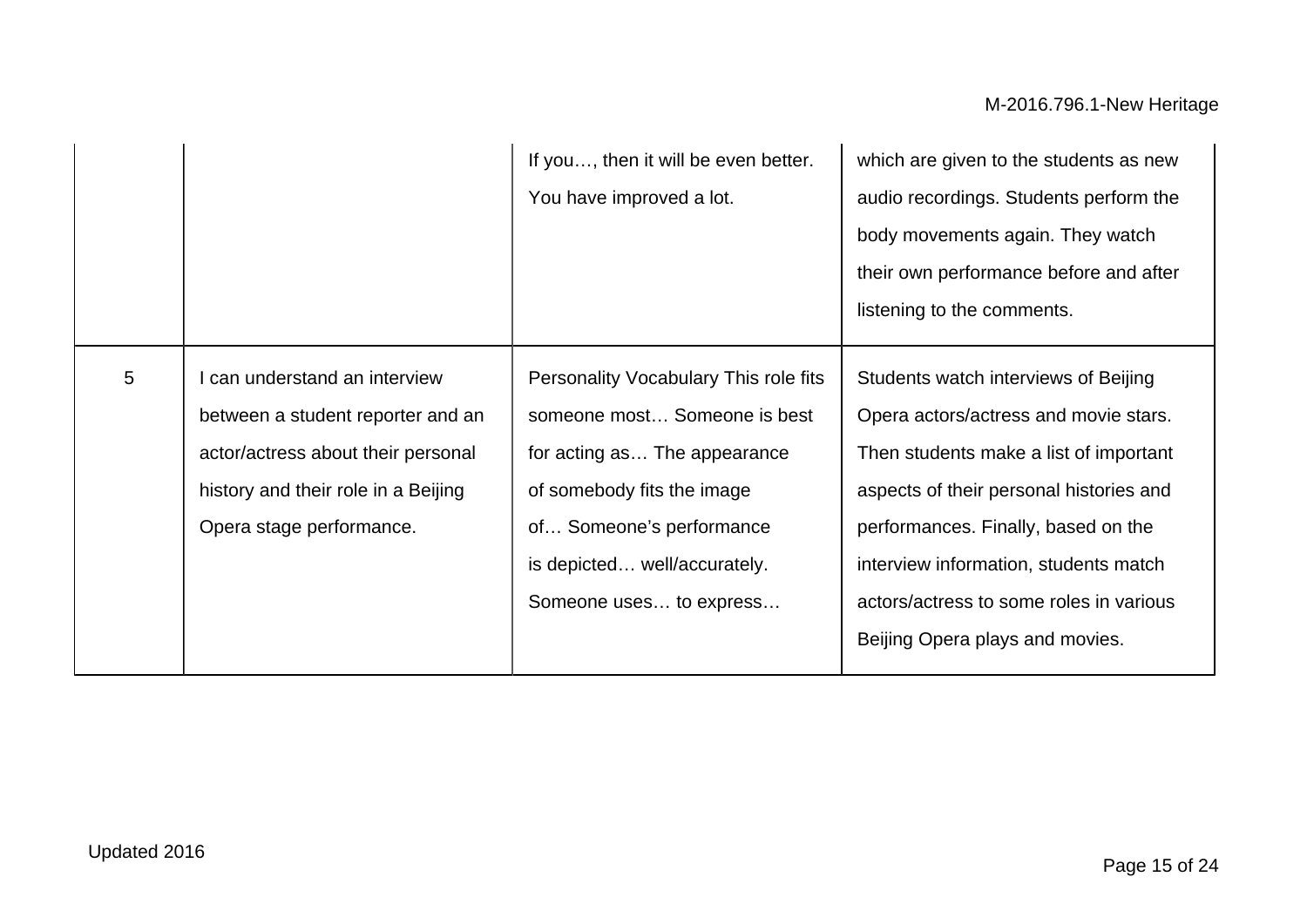| 6<br><b>Interpretive Reading</b> | I can understand explanations<br>about how to make a stage prop<br>and stage set. | This is That is These are<br>Those are You should/should<br>not You need You need to<br>First, then Later, after that,<br>and finally in the end. Put(glue,<br>stitch) this to the left, right, on the<br>top, bottom of  This is correct./<br>This is not correct | Students work in a collaborative group<br>of 3 or 4. The instructor and TAs give<br>instructions and explanations on how<br>to make a certain stage prop. Students<br>need to follow the instruction and<br>explanation. Whichever group first<br>succeeds in making the correct prop<br>wins. |
|----------------------------------|-----------------------------------------------------------------------------------|--------------------------------------------------------------------------------------------------------------------------------------------------------------------------------------------------------------------------------------------------------------------|------------------------------------------------------------------------------------------------------------------------------------------------------------------------------------------------------------------------------------------------------------------------------------------------|
| $\overline{7}$                   | can sometimes understand                                                          | Somebody graduated from                                                                                                                                                                                                                                            | Students read three different                                                                                                                                                                                                                                                                  |
|                                  | the main ideas of texts written                                                   | Somebody learned from                                                                                                                                                                                                                                              | playbills from various Beijing Opera                                                                                                                                                                                                                                                           |
|                                  | in Chinese characters found on                                                    | someone. Somebody learned                                                                                                                                                                                                                                          | performances, each with a simple                                                                                                                                                                                                                                                               |
|                                  | playbills, such as simple storylines                                              | at some place Somebody started                                                                                                                                                                                                                                     | synopsis of the opera, short biographies                                                                                                                                                                                                                                                       |
|                                  | or biographies of the actors and                                                  | to at the age of Somebody won                                                                                                                                                                                                                                      | of the actors and actresses, length of                                                                                                                                                                                                                                                         |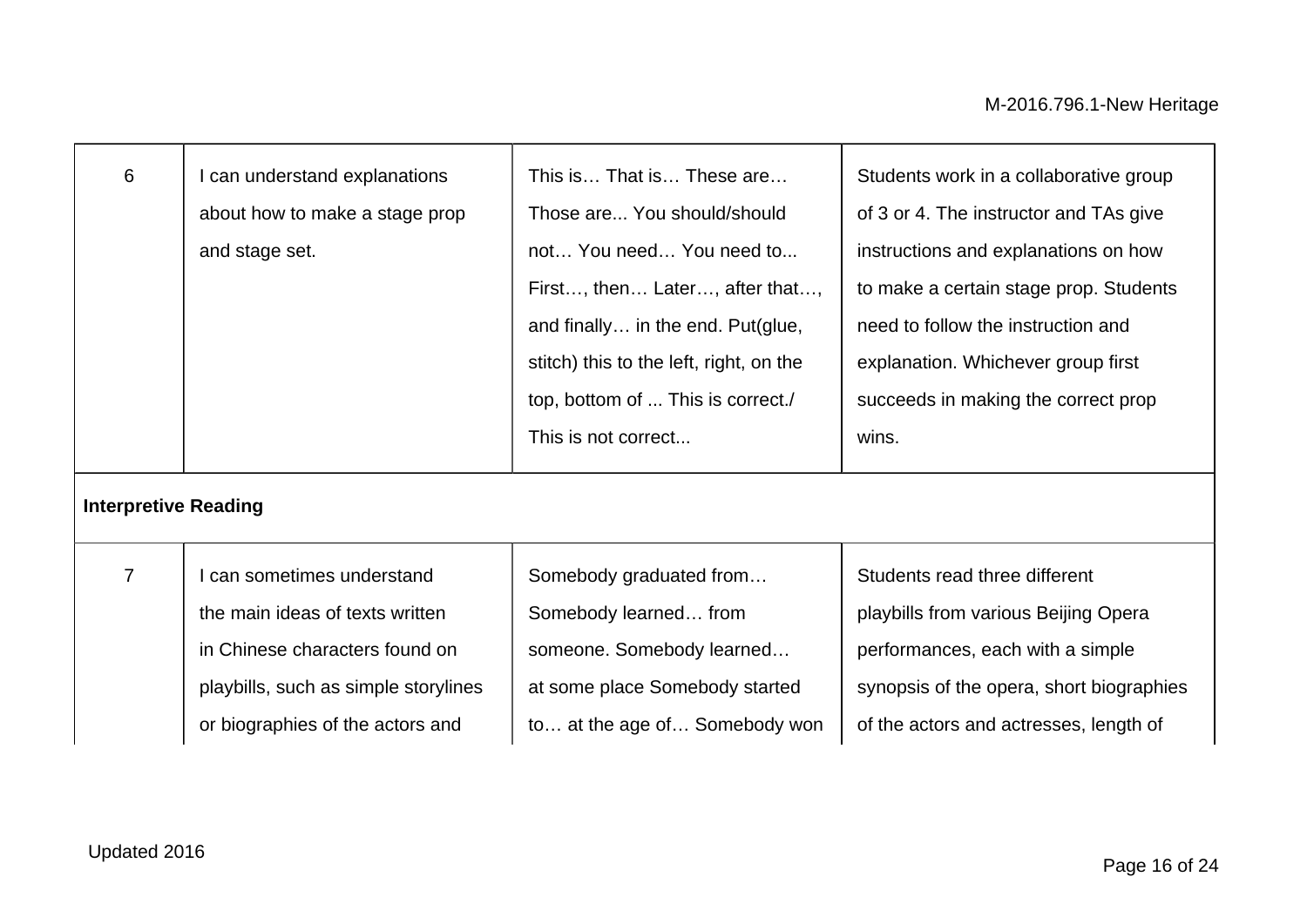actresses, and performance highlights.

the… award. Somebody is currently the… at… Somebody is famous for… Somebody is best at… This is a story of… At first…, then… Later…, after that…, and finally… in the end. This show features… The most (interesting/exciting/…) part of this show is… Date/time expressions I think this one is the best for…, because… This one is also good, but… In terms of…, this one is better than that one… It would be nice if this one…

the performance, and some artistic highlights. They take notes on the interesting and important facts and then compare the three playbills. Students choose the best one for their parents to see. Students draw a diagram of each playbill to show the plots.

**Presentational Speaking**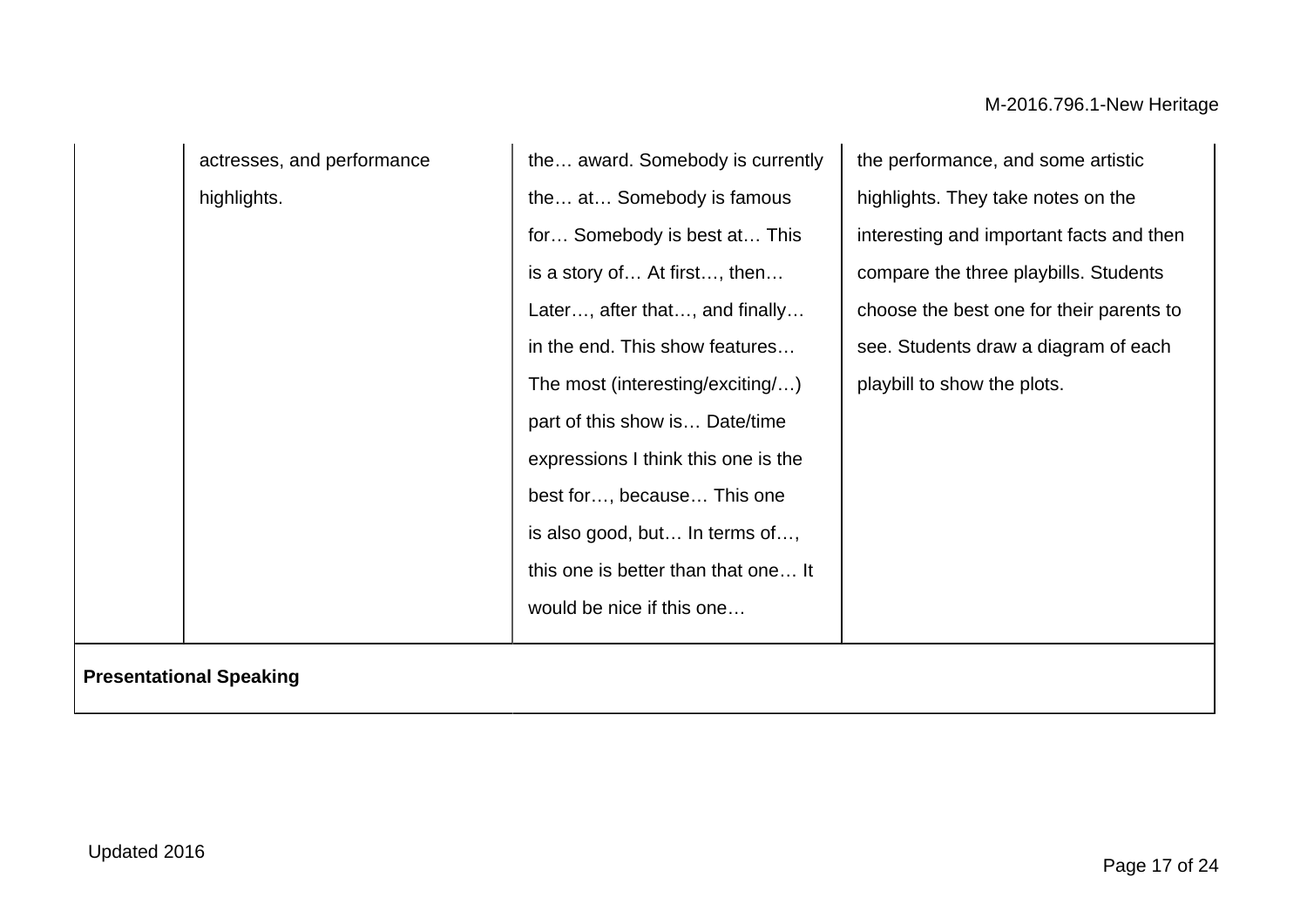| 8 | can describe and comment on a       | We believe/think that To our      | After the in-class mini debate about two  |
|---|-------------------------------------|-----------------------------------|-------------------------------------------|
|   | stage performance and support and   | understanding, it In our opinion, | actors' performances, students act as     |
|   | justify my explanations with simple | Although,  A is better than       | news reporters, covering the debate for a |
|   | examples.                           | B because A is not as good as     | local TV channel. They record a video in  |
|   |                                     | B in terms of , because We        | which they summarize the opinions and     |
|   |                                     | prefer because Our choice is      | supporting evidence for both sides of the |
|   |                                     | based on the following points In  | debate.                                   |
|   |                                     | summary, Our conclusion is        |                                           |
|   |                                     | Based on the reasons above, we    |                                           |
|   |                                     | can conclude that                 |                                           |
|   |                                     |                                   |                                           |
| 9 | can describe step-by-step how       | At first, then Later, and         | Students each pick a Beijing Opera        |
|   | to complete a procedure, such as    | finally in the end. After, If,    | face mask or one Beijing Opera kung       |
|   | painting Beijing Opera face masks,  | then Please put somewhere         | fu action. They each make an audio        |
|   | putting on makeup, putting on       | Please (lower/raise/move)         | recording of the instruction as well as   |
|   | costumes, making simple stage       | (forward/backward/). Please turn  | a silent video demonstration and send     |
|   |                                     |                                   |                                           |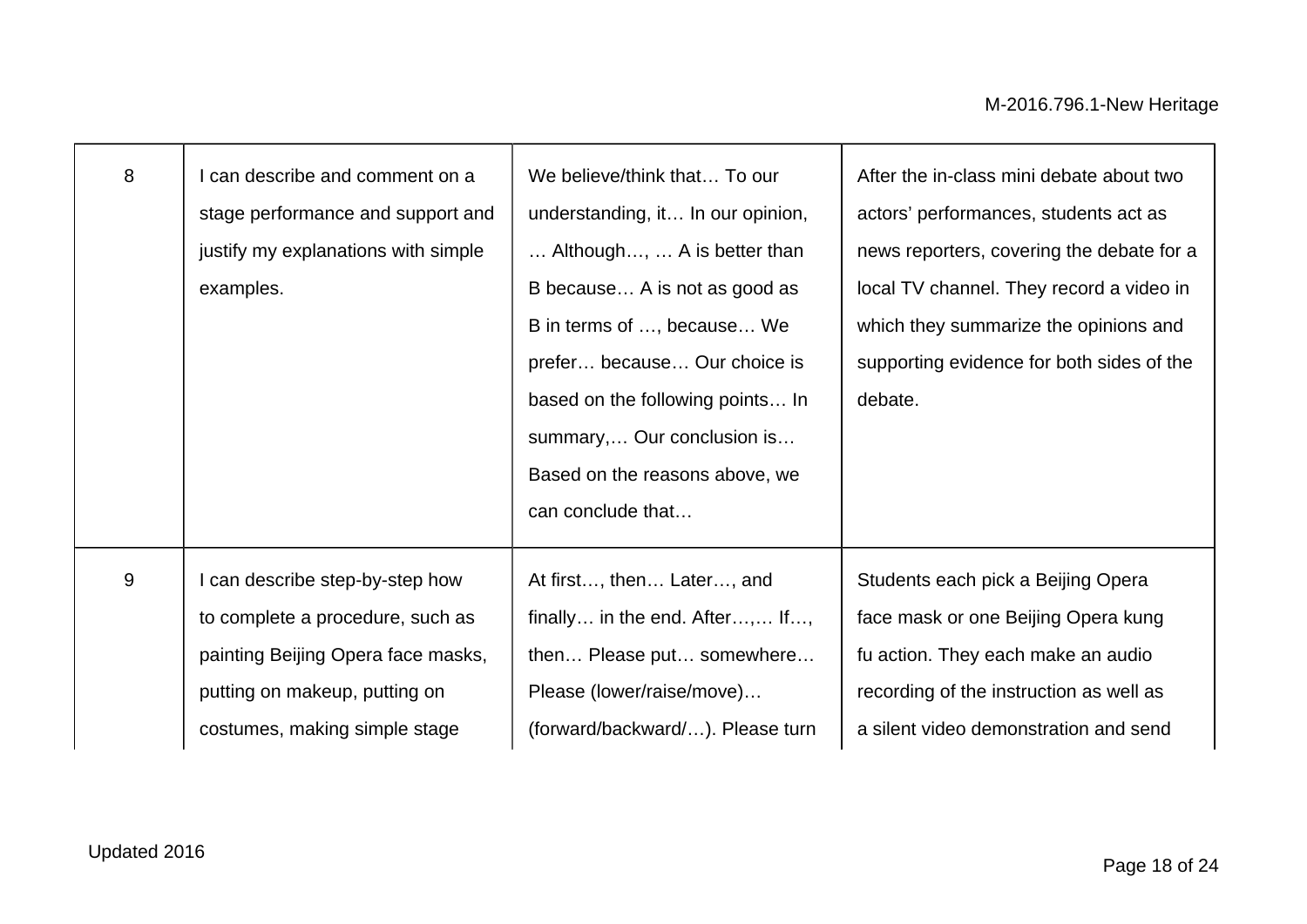|    | props and sets, and performing<br>some actions on stage. | (left/right/back/around). Please step<br>(left/right/forward/backward). | them to the class. The class listens to<br>these audio clips and videos in random |
|----|----------------------------------------------------------|-------------------------------------------------------------------------|-----------------------------------------------------------------------------------|
|    |                                                          |                                                                         | order and matches the audio clips with                                            |
|    |                                                          |                                                                         | the corresponding videos.                                                         |
| 10 | I can give a presentation on my                          | Narration/description in the past I                                     | Working in small groups, students share                                           |
|    | experiences learning Beijing Opera                       | believe/think that In my opinion,                                       | personal stories about their Beijing                                              |
|    | and performing it on stage.                              | The most (difficult/interesting/                                        | Opera learning experiences. Each                                                  |
|    |                                                          | easiest/embarrassing/) thing is,                                        | student also identifies his or her own                                            |
|    |                                                          | because Although,  If,                                                  | strengths and weaknesses, as well as                                              |
|    |                                                          | then You would be better if If                                          | the most enjoyable and most difficult                                             |
|    |                                                          | I were you, I would You are not                                         | parts. Listeners give suggestions on                                              |
|    |                                                          | alone. You can try I think will                                         | how to improve. After all students have                                           |
|    |                                                          | help you/is useful.                                                     | shared, each student prepares a video                                             |
|    |                                                          |                                                                         | called "A Beginner's Guide to Beijing                                             |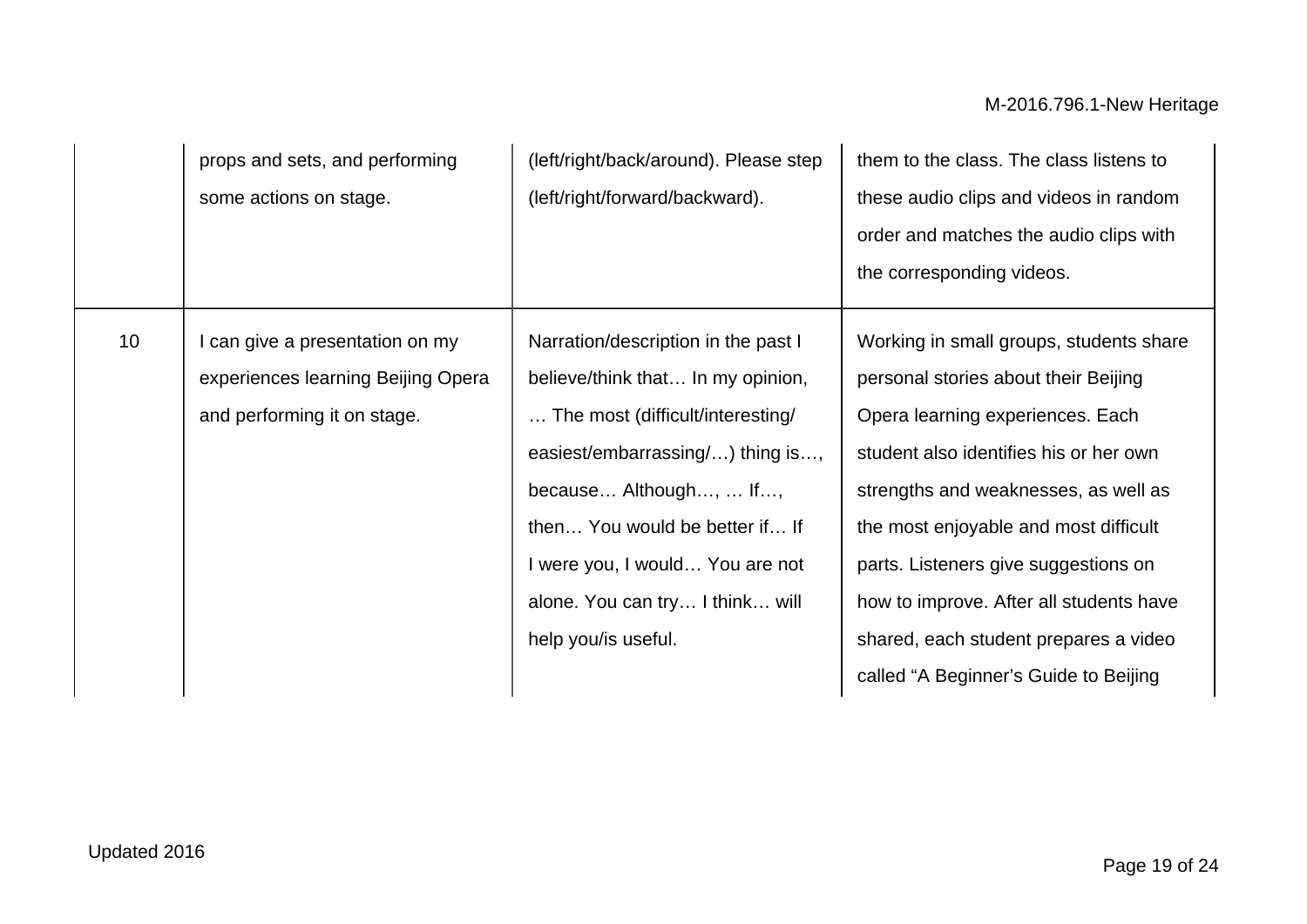|    |                                                                                                                      |                                                                                                                                                                                                                                                                                                                                                                         | Opera" to help others who are interested<br>in learning this art form.                                                                                                                                                                                                                                                                                                                                                                                                                |
|----|----------------------------------------------------------------------------------------------------------------------|-------------------------------------------------------------------------------------------------------------------------------------------------------------------------------------------------------------------------------------------------------------------------------------------------------------------------------------------------------------------------|---------------------------------------------------------------------------------------------------------------------------------------------------------------------------------------------------------------------------------------------------------------------------------------------------------------------------------------------------------------------------------------------------------------------------------------------------------------------------------------|
|    | <b>Presentational Writing</b>                                                                                        |                                                                                                                                                                                                                                                                                                                                                                         |                                                                                                                                                                                                                                                                                                                                                                                                                                                                                       |
| 11 | can write in Chinese characters<br>about my stage performance<br>experience in a short online post or<br>short blog. | Narration/description in the past<br>I learned to with the help of I<br>believe/think that In my opinion,<br>The most (difficult/interesting/<br>easiest/embarrassing/) thing is,<br>because Although,  If,<br>then After,  I have improved<br>in thanks to Something<br>changed my understanding/belief<br>about I am now better at I<br>wasn't able to, but now I can | In their three-week training period before<br>the Beijing Opera performance, students<br>keep a blog or video blog and write<br>daily posts. The posts focus on what<br>they learned how to do every day, the<br>new dramas they learned, new cultural<br>elements they encountered, and the<br>amelioration of their appreciation for this<br>art form. They reflect on the immediate<br>impact of these experiences and how<br>these experiences will affect them in the<br>future. |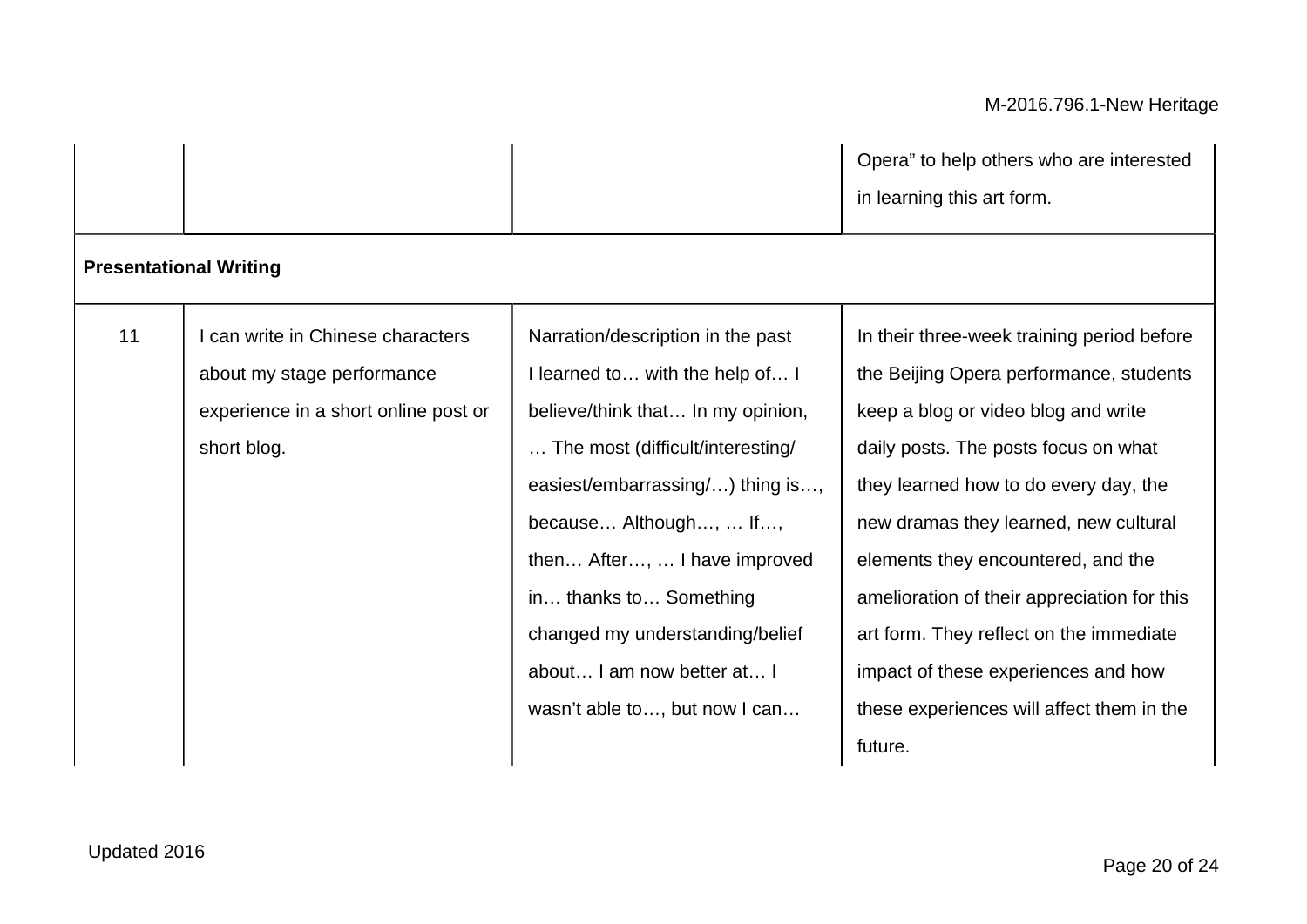|                 |                                                                                                                                                                                                                 | I now have a better understanding<br>of In the future if, I will                                                                                                                      |                                                                                                                                                                                                                                            |
|-----------------|-----------------------------------------------------------------------------------------------------------------------------------------------------------------------------------------------------------------|---------------------------------------------------------------------------------------------------------------------------------------------------------------------------------------|--------------------------------------------------------------------------------------------------------------------------------------------------------------------------------------------------------------------------------------------|
| 12 <sup>2</sup> | I can write a simple summary of<br>a stage design plan in Chinese<br>characters.                                                                                                                                | This is the stage design for act<br>in This is the piece for It should<br>be placed in the left, right, front,<br>back, next to It represent I<br>designed it this way because        | Students work in group and compile a<br>PowerPoint presentation, showing their<br>stage design for the six act of the Tale<br>of Mulan. On each slide, they show the<br>picture of the design with bullet points<br>explaining the design. |
| 13              | I can describe step-by-step how<br>to complete a procedure, such<br>as painting face masks, putting<br>on makeup, putting on costumes,<br>making props and stage sets, and<br>performing some actions on stage. | First, then After that,<br>and finally The last step is<br>Something is done. If, then<br>Don't do something, otherwise<br>(Cut/fold/glue/attach/insert/)<br>something in some place. | Students work in groups to create an<br>outline of the steps for doing an arts and<br>craft project, such as making a Beijing<br>Opera figure paper puppet.                                                                                |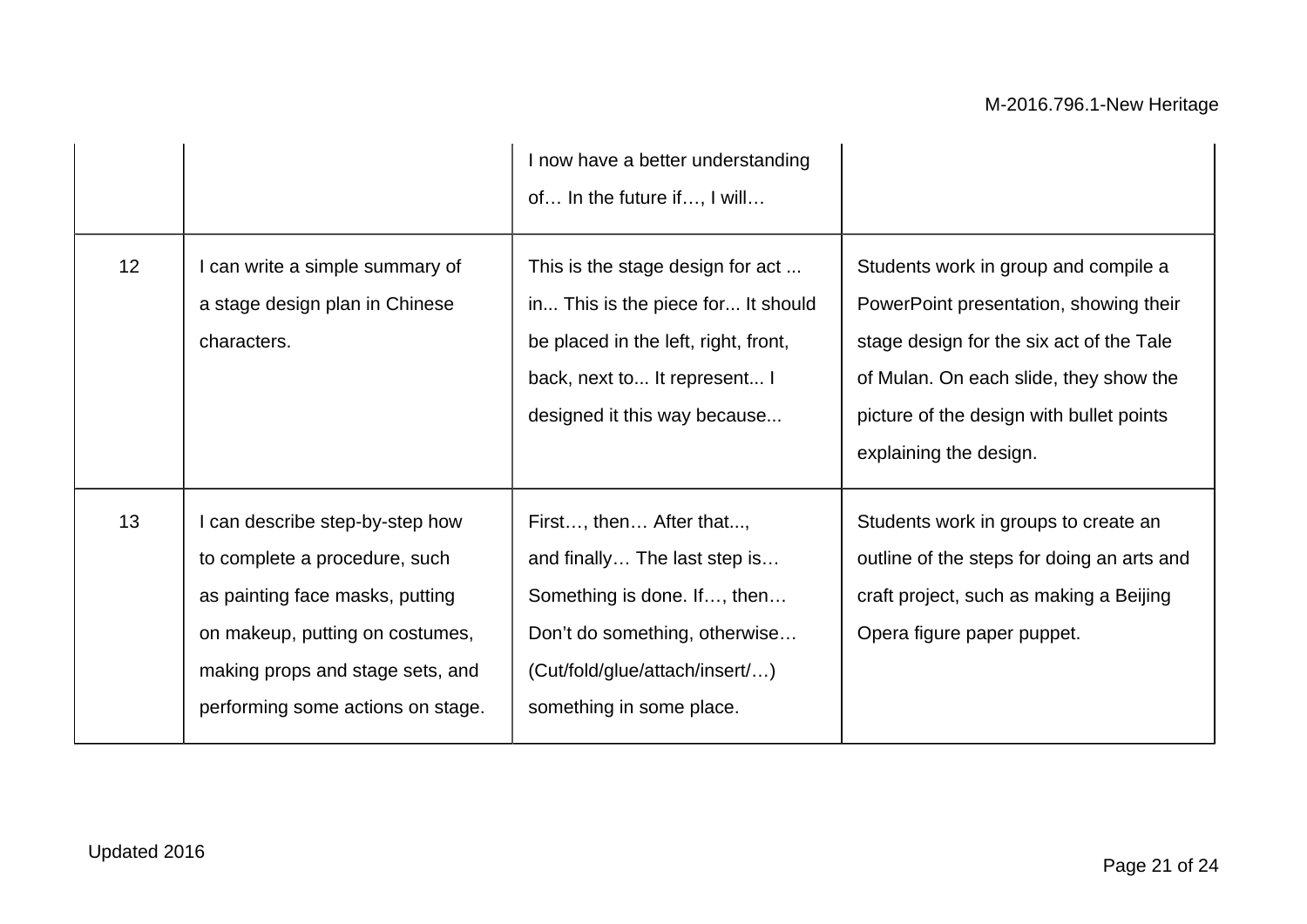| 14 | I can create a simple playbill written | Somebody graduated from              | Opera performances, each with a simple   |
|----|----------------------------------------|--------------------------------------|------------------------------------------|
|    | in Chinese characters for a show       | Somebody learned from                | synopsis of the opera, short biographies |
|    | containing information about Beijing   | somebody Somebody learned            | of the actors and actresses, length of   |
|    | Opera.                                 | at some place Somebody started       | the performance, and some artistic       |
|    |                                        | to at the age of Somebody won        | highlights.                              |
|    |                                        | the award. Somebody is currently     |                                          |
|    |                                        | the at Somebody is famous            |                                          |
|    |                                        | for Somebody is best at This         |                                          |
|    |                                        | is a story of At first, then         |                                          |
|    |                                        | Later, after that, and finally in    |                                          |
|    |                                        | the end. This show features The      |                                          |
|    |                                        | most (interesting/exciting/) part of |                                          |
|    |                                        | this show is Please don't miss       |                                          |
|    |                                        | It is a wonderful chance to see      |                                          |
|    |                                        | Date/time expressions                |                                          |
|    |                                        |                                      |                                          |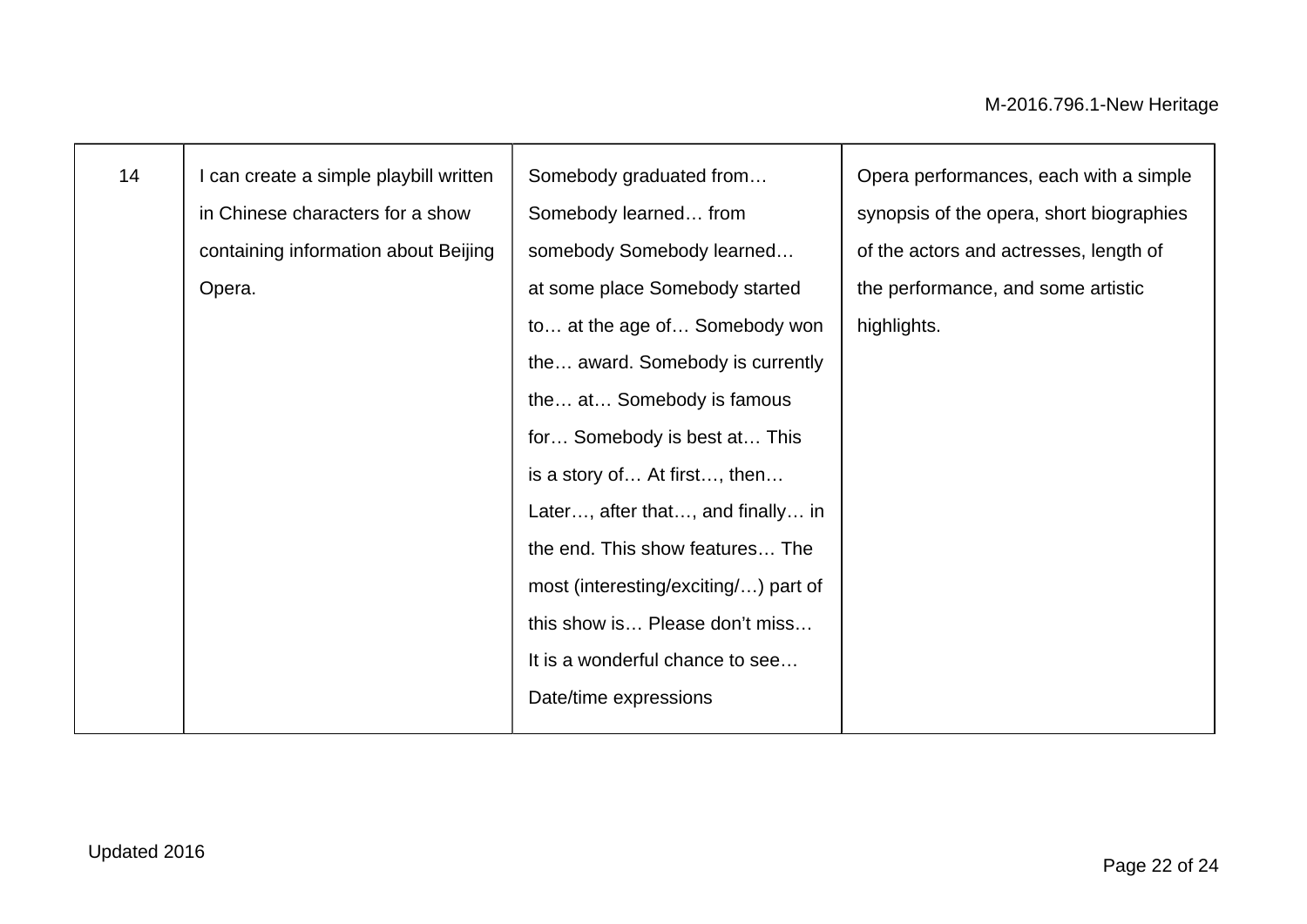### **Materials & Other Resources**

Authentic texts Show tickets Show flyers Beijing opera instruction videos Beijing opera and movie clips TV interview clips Blogs Show

programs Online stores' web pages Beijing opera face masks and other arts and crafts Beijing opera costume pieces

### **Daily Schedule**

| <b>Schedule</b> | <b>Activity</b>                                          |
|-----------------|----------------------------------------------------------|
| 8:45-9:00       | Opening activity, clarifying learning objectives         |
| 9:00-10:00      | Class: new key learning material for the day             |
| 10:00-10:30     | Arts and crafts project/calligraphy writing              |
| 10:30-11:30     | Class: applying language skills in Beijing opera context |
| 11:30-12:30     | Lunch                                                    |
| 12:30-2:00      | Prop, costume and stage design                           |
| $2:00 - 2:30$   | Beijing opera warm-up instruction                        |